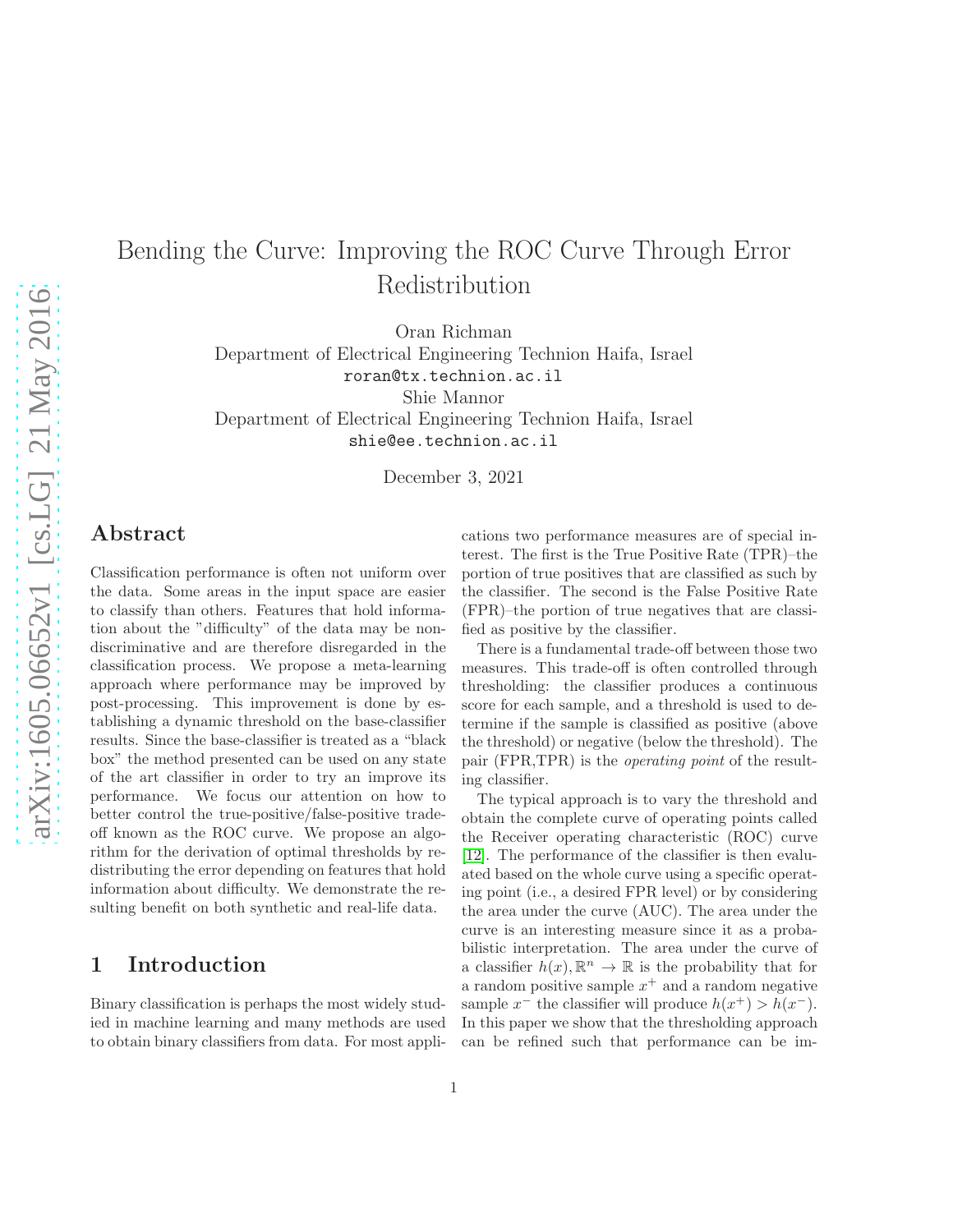proved *without retraining the classifier*.

Our approach is based on two observations. The first is that even after conditioning on the true class of the sample, the score is often correlated with some features (we will refer to them as auxiliary features). Moreover, those features may hold no or little discriminative information and are therefore disregarded during the learning process. For example, picture resolution may affect performance of object recognition greatly [\[18\]](#page-13-0). It is however often uncorrelated to the picture content. The Discriminatingly Trained Deformable Part Model classifier [\[10\]](#page-12-1) is a popular state of the art object detector. It can be seen that in this classifier high resolution pictures receive higher scores compared with low resolution pictures [\[20\]](#page-13-1).

The second observation is that the correlation with the score of positive examples and the correlation with the score of negative examples may be statistically different and even significantly so. We are mainly concerned with features that are correlated with the "difficulty" of the problem. The reference to "difficulty" implies some different effect of those features on the positive and negative examples score. For example, the scores of the positive and negative examples get more or less concentrated. Revisiting the image resolution example, the effect or reducing resolution on a real-object's score differs from the effect on a random background image. This difference can be exploited to improve performance for a specific operating point.

For every desired operating point, we propose to use a threshold that depends on auxiliary features instead of being fixed for the entire input-space: the threshold is a *function* instead of a constant as in the standard approach. The threshold "curve" can be designed so that performance is improved (i.e., higher TPR for a given FPR or a lower FPR for a given TPR). Our approach effectively rebalances the performance in different areas of the input space and redistributes the error.

A simple heuristic for determining the threshold (as a function of the features) is to eliminate the correlation between the adjusted score (original score difference from the threshold) and the features. However, in the case where the positive and negative samples are affected differentially this is not trivial

and requires estimating the conditional distribution of each class given the features.

The score can be adjusted either according to the positive examples or according to the negative examples. In the first case we use a threshold which follows the mean of the score of negative examples. We refer to this approach as "constant false positive rate". Another approach is to use a threshold that follows the mean of the score of positive examples. We refer to this approach as "constant true positive rate". An illustration of these approaches on a simple example can be seen on Figure [2.](#page-2-0)

Both approaches, however, suffer from the same structural deficiency, some threshold "curve" is derived and then the entire ROC curve is created by adding a fixed offset to it.

We present the Optimal Error Redistribution (OER) framework that "bends" the curve differently for different operating points. Our method is general and does not require any knowledge concerning the learning process used to train the classifier. The classifier is treated as a "black box" allowing to "bend the curve" for a wide variety of classifiers.

Our method is based on an alternative view of the ROC curve. Instead of viewing the operating point as a consequence of a varying threshold, we can consider the following optimization: Given some desired FPR, find the threshold curve (threshold as a function of the auxiliary features) that brings the TPR to a maximum. This essentially treats the FPR as a resource which need to be distributed between samples. Easy examples will contribute (in expectation) lower FPR than that contributed by the harder examples. This view allows introducing methods from the field or resource allocation (for example, methods from sensor management; a good review can be found at [\[15\]](#page-13-2))

Example 1 Consider the following case. Some random variable  $X_1$  is drawn uniformly from the set [1,5]. Some random variable  $Y \in \{-1,1\}$  is drawn such that  $Y = 1$  with probability 0.5. The random variable  $X_2$  is then drawn according to the following distribution:

$$
X_2|y = 1 \sim N(X_1, 1), \quad X_2|y = -1 \sim N(0, 1)
$$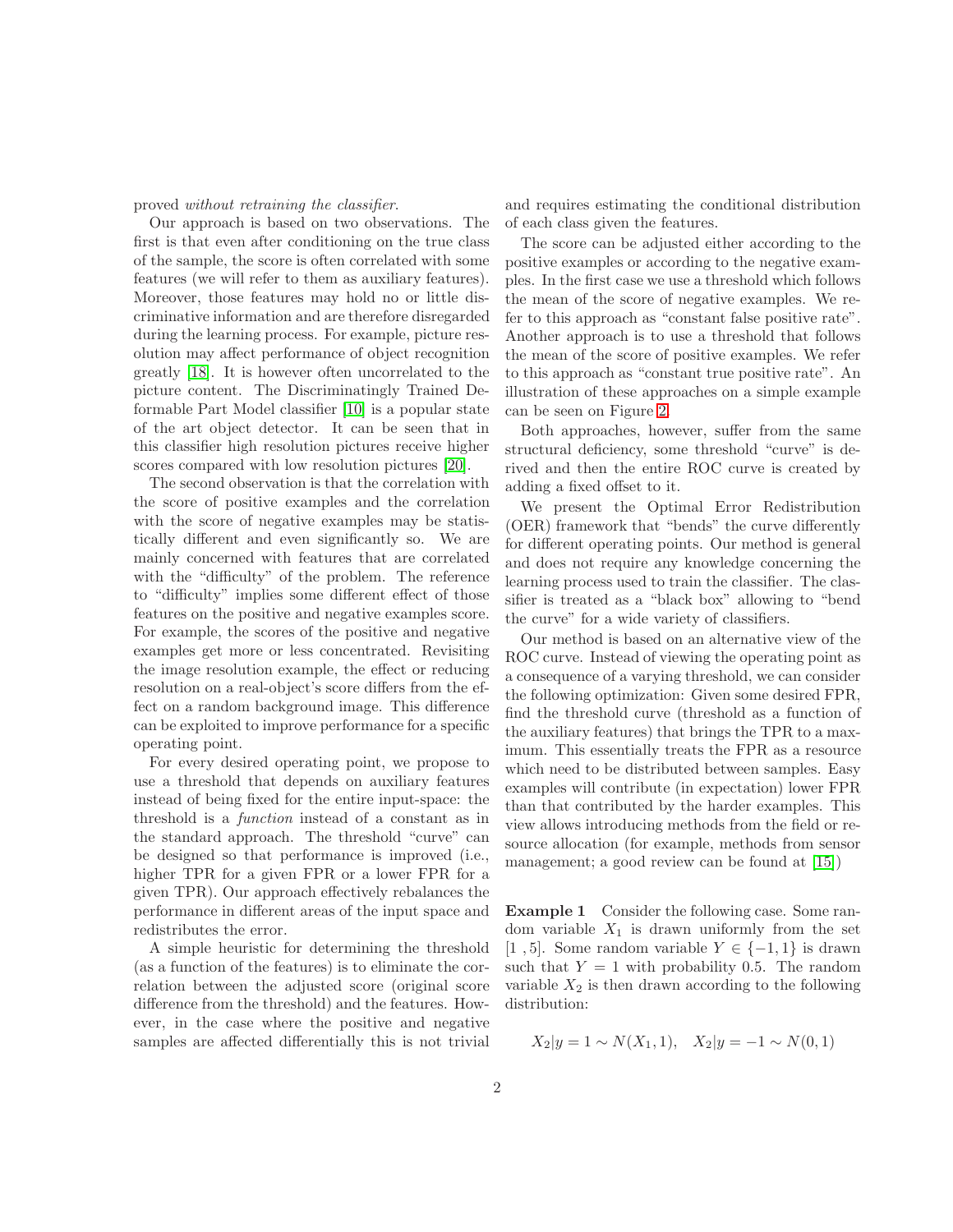

Figure 1: Data distribution of Example 1

Since  $X_1$  contains no discriminative information, a reasonable classifier for Y is  $h(X_1, X_2) = X_2$  (using a linear classifier do not change the results significantly, however it makes the visual understanding of the following figures more difficult). Figure [2](#page-2-0) shows dynamic thresholds (with respect to  $X_1$ ) derived from the different approaches described above. The upper figure shows the curve matching the constant false positive approach. In this example it coincides with the original fixed (with respect to  $X_1$ ) threshold. The middle figure shows the curve matching the constant true positive approach. This corresponds to a linear classifier which uses also the data in  $X_1$ . Both threshold curves are not optimal. The lower figure show the optimal curves. It can be seen that for different operating points the curve "bends". When the example is "hard" to classify, the optimal threshold varies much more than when the example is "easy". Using a more complex classifier may produce different curves than those presented in those figures but will not be able to produce the "bending" effect.

Example 2 The optimal threshold may vary even when the mean and standard-deviations do not de-

<span id="page-2-0"></span>

Figure 2: threshold as a function of  $X_1$ for different approaches and for different operating points (Example 1)

pend on the features. This may happen when the prior changes. Meaning, the ratio between the quantity of positive and negative examples is related to the auxiliary features. As an example, consider the following. Some random variable  $Y \in \{-1, 1\}$  is drawn such that  $Y = 1$  with probability 0.5. Some random vector  $x = (X_1, X_2)$  is then drawn according to the following distribution:

$$
x|y = 1 \sim N((0, 1), 2I), \quad x|y = -1 \sim N((0, 0), I),
$$

where  $I$  is the  $2x2$  unit matrix. It is easy to see that a reasonable classifier for Y is  $h(X_1, X_2) = X_2$ Observe that in this example the constant true positive and constant false positive coincide and derive a constant threshold. Figure [3](#page-3-0) shows the data distribution of this example along with some optimal dynamic thresholds (with respect to  $X_1$ ). It can be seen that our method had essentially created a nonlinear classifier for each desired operating-point. As before, the different curves are not with fixed offset from one another. Interestingly, for large enough  $|X_1|$ the prior is so significant that the optimal threshold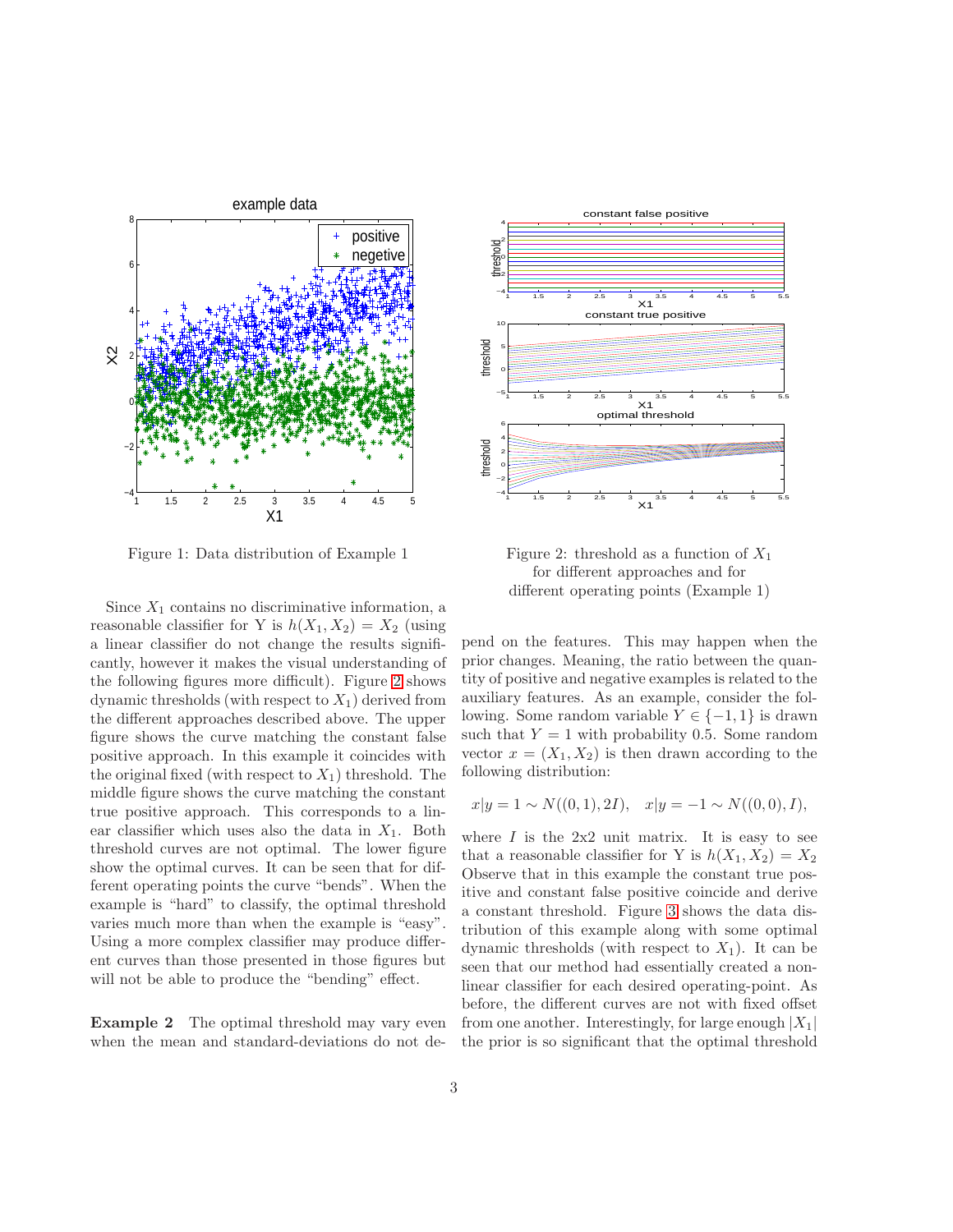<span id="page-3-0"></span>

Figure 3: Data distribution and some optimal thresholds for Example 2

is at −∞. This characterizes situations in which the standard deviation of the positive examples score is larger than that of the negative examples score.

Related work Meta learning [\[25\]](#page-13-3) is concerned with the enhancement of classifiers. A meta classifier takes a set of classifiers (base classifiers) and merges them in various ways to produce a unified classification result. The base classifiers are often trained using some variations of the same training set. This includes bagging [\[2\]](#page-12-2), boosting [\[9\]](#page-12-3) and many others (for example [\[3,](#page-12-4) [17\]](#page-13-4)). Some works in this field target specifically the improvement of the ROC curve. In [\[22\]](#page-13-5) the authors proposed the ROC Convex Hull (ROCCH) method. The ROCCH is based on the observation that given two classifiers with different ROC curves any point on the line segment between two operation points can be achieved. This is by randomly using one or the other classifier with appropriate probabilities. This allows to combine several classifiers to achieve an ROC curve which is better than each classifier. The method we are presenting in this paper shares the basic approach with the field of meta-learning. In our case, the set of base-classifiers is the base classifier with different thresholds.

We differ, however, from existing work in this field in two important aspects. First, we use as input only a single classifier. Second, the auxiliary feature space can be completely different from the base classifier's feature space. We do not require any "re-training" and no access to the classifier innerworkings is needed. As a result our method is much less sensitive to the way the original classifier was derived. This allows, in our view, much greater flexibility in applying this method. Note that we do require some training set to determine the dynamic thresholds. This set however can be different from the one used to train the classifier.

A different approach that targets specifically the improvement of the ROC curve is trying to build classifiers that optimize the area under the curve (AUC) directly [\[4,](#page-12-5) [16,](#page-13-6) [26\]](#page-13-7). Using various surrogates the area under the curve can be optimized to derive some  $h^{opt}(x)$ . The optimization is done with respect to some hypothesis class. Our method does not optimize the AUC but rather optimizes the ROC curve point by point. The resulting classifier however is in a different hypothesis class than the base classifier. The relation between  $h^{opt}(x)$  and the result of using our method on some  $h(x)$  is unclear. This is since the optimization of both methods is done for different hypothesis classes. However, our method can even improve  $h^{opt}$  after it is derived using one of the AUC optimization methods. It is important to note also that while optimizing the AUC is possible for some limited set of hypothesis classes our method is general and can accommodate complex learning schemes.

Recent work has also explored different threshold choice methods [\[5,](#page-12-6) [7,](#page-12-7) [14\]](#page-13-8). A threshold choice method adjusts the threshold to accommodate changes in the cost functions or class distributions. Those methods share a similarity with the ideas presented in this paper. However, the setting which we explore in this paper is substantially different. In our setting the threshold may vary between different regions of the input-space with the goal of achieving maximal *average* performance. The above mentioned work explores the case where the threshold is used to adapt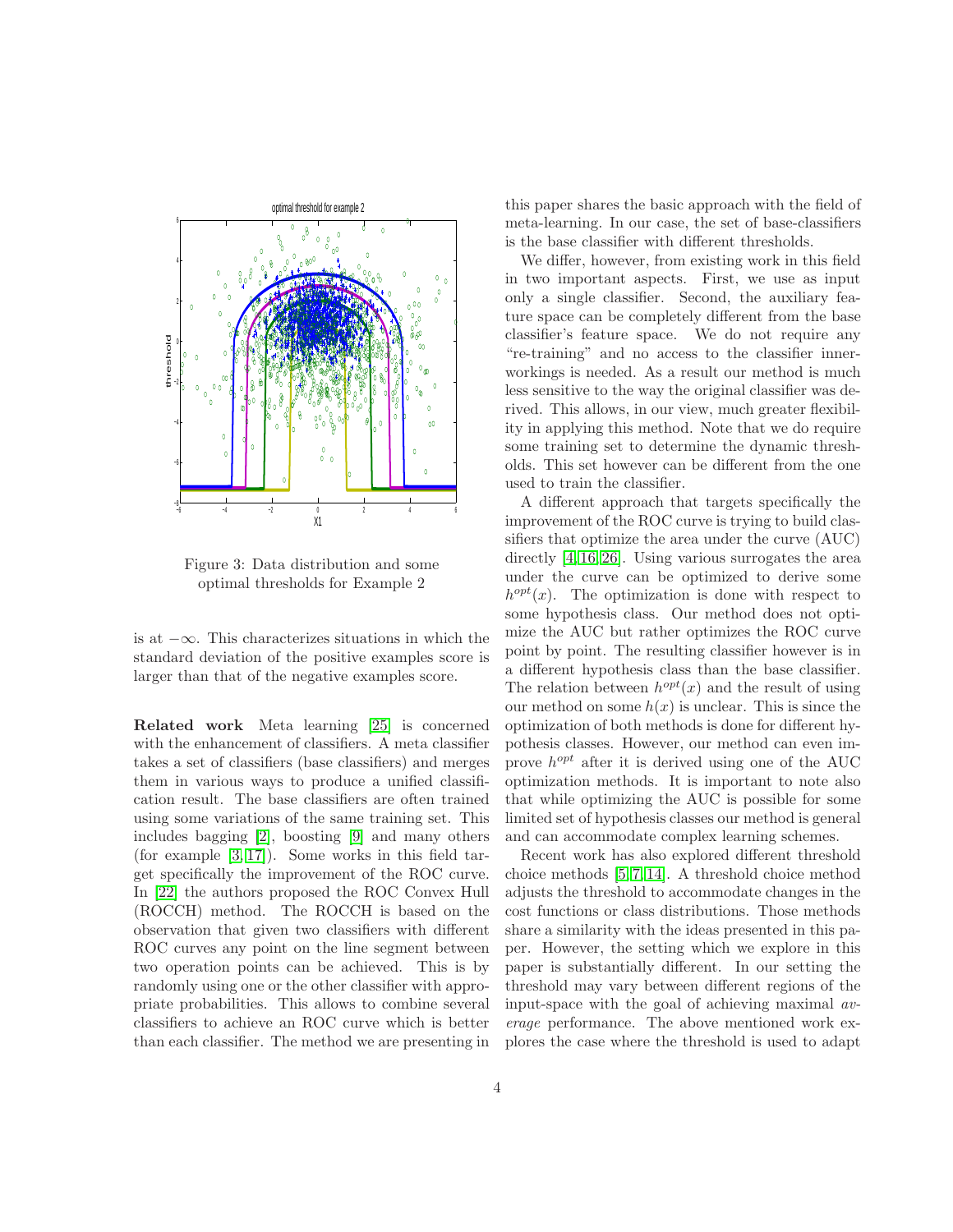the base classifier in order to maximize *current* performance.

It is important to note that simply appending the auxiliary features to the features vector will not produce the same result. First, similarly to meta learning, the resulting hypothesis class is significantly larger than that of the base classifier. Moreover, in many cases it is far from trivial to parametrize the resulting hypothesis class in such a way that will allow learning a "standard" classifier. As can be seen by examples 1 and 2, using the method presented allows creating complex classifiers using simple (linear) base classifier. This also implies that simply treating the auxiliary features as features will often provide much smaller benefit. Also, it is far from trivial to directly learn such complex hypothesis classes.

It is possible, obviously, to incorporate the ideas presented in this paper in the learning process of the base classifier. While such tight-coupling may produce better results such adoption is far from being trivial for most learning schemes. The method presented is treating the classifier as a "black box". Therefore, it can be easily incorporated on top of any existing classifier. As mentioned before, in our method the threshold is a function of the auxiliary features. If the base-classifier was "smart enough" to use the full information contained in those features then the method will produce no benefit. As we will see in the following this is often not the case, especially when the features have low correlation with the real class.

Our contributions are threefold: First, we introduce a novel framework in which the threshold may vary over the input-space. Second, we introduce the Optimal Error Redistribution (OER) method. This method allows the creation of a meta classifier with improved ROC curve comparing with the base classifier. In addition, we derive a closed form solution of the optimal threshold for the special case of Gaussian distributions. Simulations which demonstrate the benefit which may arise are presented. Finally, we present a feature selection technique (for OER). This allows the selection of the auxiliary features without the explicit calculation of the ROC curve.

We believe that the method presented in this paper should become a standard tool in ROC analysis. It is

always beneficial to try and improve the ROC curve some more and our method proposes a generic way to do so.

This paper is structured as follows: Section [2](#page-4-0) defines the problem formally and provides the general OER method. Section [3](#page-6-0) details a simple implementation and provides a closed-form solution for a special case. Section [4](#page-8-0) outlines a feature selection technique which allows to select features for the method without the explicit calculation of the ROC curve. Section [5](#page-9-0) demonstrates the feasibility of the problem on reallife data while Section [6](#page-12-8) concludes the paper with some final thoughts and some still open questions.

# <span id="page-4-0"></span>2 Optimal Error Redistribution

Consider binary classification of objects represented by some vector  $x \in \mathbb{R}^n$ . The base classifier is based on some function  $h(x), \mathbb{R}^n \to \mathbb{R}$ . In the original classification scheme a threshold is used to transform the output of the function to a binary classification. A sample is classified as positive if  $h(x) \geq k$  and negative otherwise. We allow the threshold to depend on some auxiliary feature vector  $\tilde{x}$ . Notice that  $\tilde{x}$  should not be confused with the vector  $x$  that represents the data. The feature vector  $\tilde{x}$  can be some subset of x or measured separately from the raw data (as in the example of picture resolution).

We would like to find some function  $k(\tilde{x})$  which assigns a threshold for each example. We approximate this function by partitioning the feature space into  $N$  bins. Each bin can be assigned a different threshold. The determination of a continuous function  $k(\tilde{x})$  is possible in a special case which is outlined in Section [3.1.](#page-7-0) Formally, The data distribution is modelled as a superposition of  $N$  populations  ${A_i \, i = 1, \ldots, N}$ . The auxiliary feature vector  $\tilde{x}$  deterministically determine the population from which the example was taken. In the derived meta-classifier the original scalar threshold  $k$  is replaced with a vector  $(k_1, \ldots, k_N)$ . Sample  $x \in A_i$  is classified as positive if  $h(x) \geq k_i$  and negative otherwise.

In each population the score distribution obeys the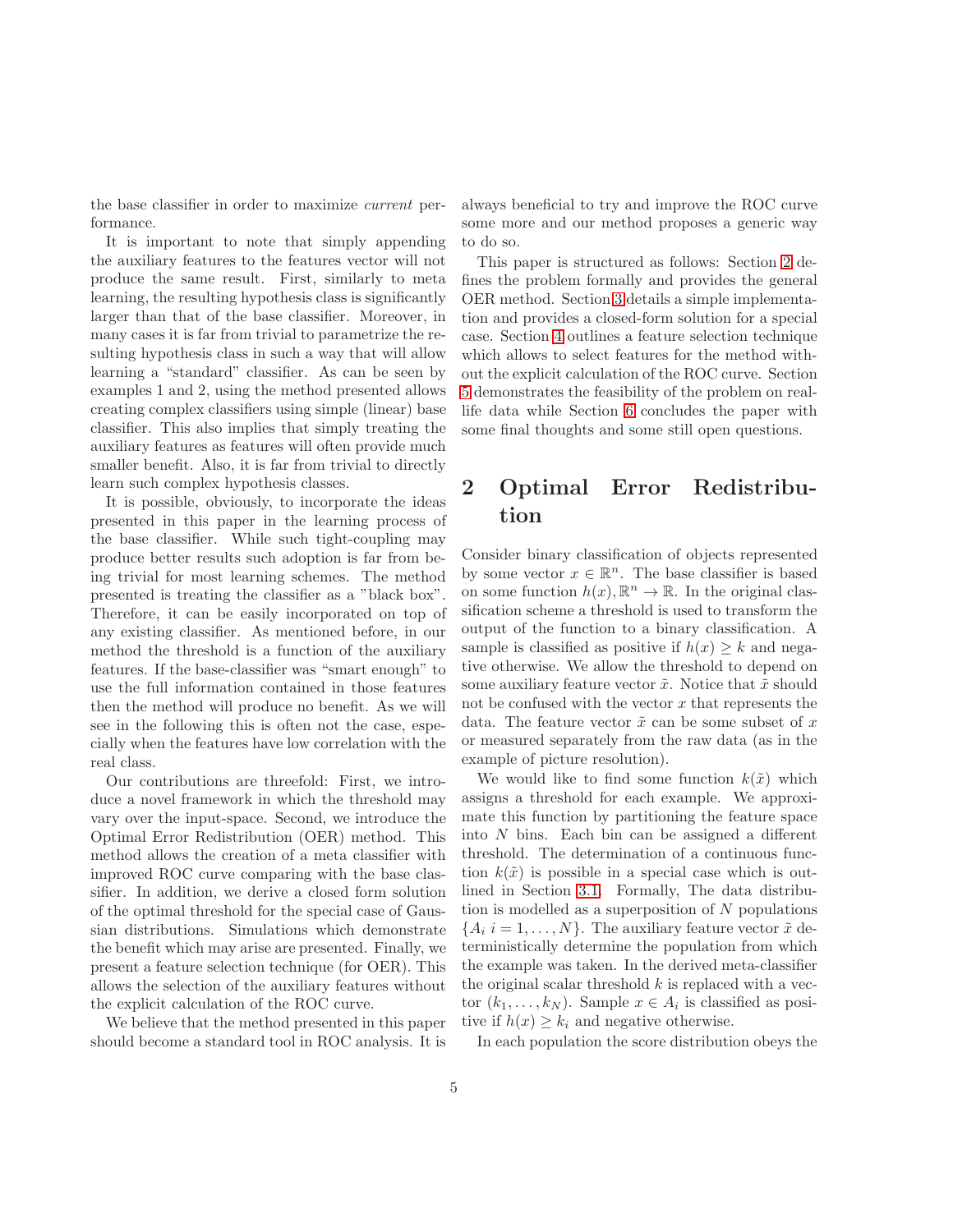following:

$$
h(x)|x \in A_i, y = 1 \sim f_i,
$$
  
\n
$$
h(x)|x \in A_i, y = -1 \sim g_i.
$$
 (1)

Where  $f_i$  and  $g_i$  are probability density functions. Denote the corresponding cumulative distribution functions as  $F_i$  and  $G_i$ . Further,  $p_i^+ = \mathbb{P}(x \in A_i | y =$ 1) and  $p_i^- = \mathbb{P}(x \in A_i | y = -1)$ .

<span id="page-5-0"></span>The optimal threshold curve is given by solving an optimization problem in which the average TPR is maximised while some constraint is imposed on the average FPR. Namely, the optimization problem:

$$
\max_{(k_1,\ldots,k_N)} \sum_{i=1}^N p_i^+(1 - F_i(k_i))
$$
  
s.t  

$$
\sum_{i=1}^N p_i^-(1 - G_i(k_i)) = C.
$$
 (2)

This problem can be non-concave and finding the global maximum may be hard [\[23\]](#page-13-9). We can however, use an equivalent form of problem [\(2\)](#page-5-0) to construct a gradient ascent algorithm that will lead us to a local maximum. Instead of solving Problem [\(2\)](#page-5-0) we will solve the following problem for some  $\lambda > 0$ :

$$
\max_{(k_1,\ldots,k_N)} \sum_{i=1}^N p_i^+(1 - F_i(k_i)) - \lambda \sum_{i=1}^N p_i^-(1 - G_i(k_i)) \sum_{i=1}^N p_i^-(1 - G_i(k_i)) \tag{3}
$$

It is known that for both problems a necessary condition for a vector  $(k_1, \ldots, k_N)$  to be a solution is given by

<span id="page-5-1"></span>
$$
p_i^+ f_i(k_i) = \lambda p_i^- g_i(k_i). \tag{4}
$$

We will denote as the benefit-cost ratio the expression:

$$
\frac{p_i^+ f_i(k_i)}{p_i^- g_i(k_i)}.\tag{5}
$$

For a thresholds vector  $(k_1, \ldots, k_N)$  to be optimal the benefit-cost ratio should be constant between populations.

The OER algorithm is given by Algorithm 1. As we will see in the following, for the special case where  $f_i$  and  $g_i$  are Gaussian with the same variance, it is possible to derive a closed-form solution for the

|  | Algorithm 1 OER |  |  |
|--|-----------------|--|--|
|--|-----------------|--|--|

**Paramters**  $\zeta$  - learning rate,  $\epsilon$  - stopping threshold. **Input:**  $f, g, p^+, p^-, \lambda$ all vector operations are done point-wise.  $\Delta = 1$  $k = (0, 0, \ldots, 0)$ while  $\Delta > \epsilon$  do  $k = k - \zeta[p^+ f(k) - \lambda p^- g(k)]$  $\Delta = ||p^{+} f(k) - \lambda p^{-} g(k)||_{2}$ end while return k

global maxima. The necessary condition [\(4\)](#page-5-1) implies that for the optimal threshold the benefit-cost ratio is constant between populations.

Notice that since we would like to derive the complete ROC curve there is no need to solve the problem for different values of C. We can use the common benefit-cost ratio  $\lambda$  as a parameter and derive the ROC curve by varying  $\lambda$ . A specific operating point can then be chosen for implementation.

The method presented can be also interpreted from a calibration perspective. Calibration is used to transform classifier outputs into posterior probabilities [\[13,](#page-13-10) [21\]](#page-13-11). One popular calibration method, known as Platt calibration, fits a sigmoid model to the data [\[21\]](#page-13-11). The method finds two parameters  $a$  and  $b$  such that the posterior probability fits as good as possible to  $P(y = 1|h(x)) = \frac{1}{1+exp(ah(x)+b)}$ . Earlier work as used a Gaussian fit as the base distribution [\[13\]](#page-13-10).

Our method (with a slight modification, since we also use Gaussian as our base distribution) can be viewed as an extension to Platt calibration where the two scalars a an b are replaced with two functions of the auxiliary features. This results in:

$$
P(y = 1|h(x)) = \frac{1}{1 + exp(a(\tilde{x})h(x) + b(\tilde{x}))}.
$$

The posterior probabilities can then be compared to a threshold such that the resulting classifier is equivalent to that received by our method. while this interpretation of our method is valid we believe that the interpretation detailed in this paper is clearer and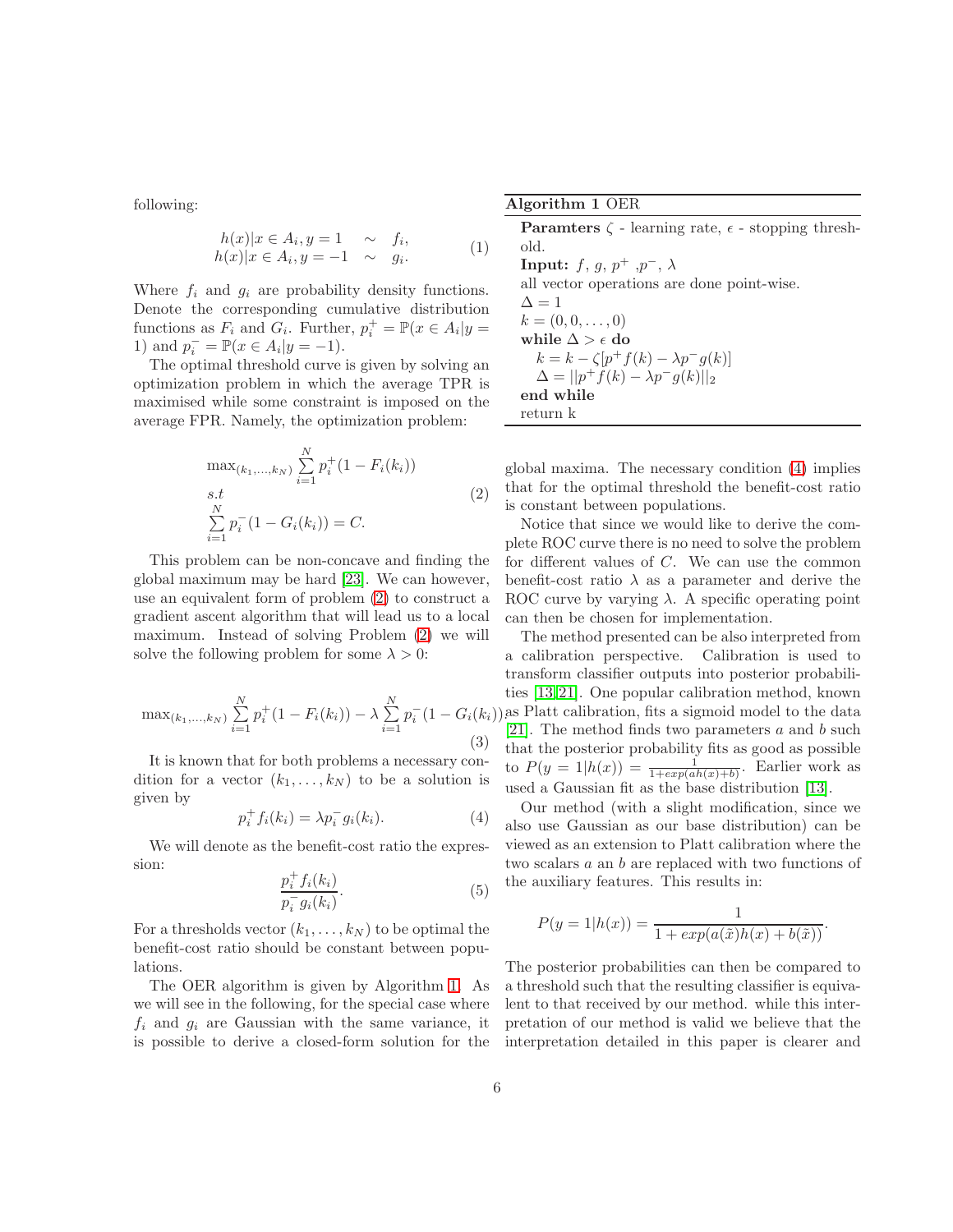easier to implement. Some previous work by Vapnik [\[24\]](#page-13-12) considered a calibration method which is not uniform over the sample space. However, this method is limited to Support Vector Machines (SVM) and uses the original feature space with no auxiliary features. Our method is much more general.

### <span id="page-6-0"></span>3 Implementation

The OER method presented earlier is general and flexible. There are two main design choices. First choosing the auxiliary features and corresponding  $A_i$ . Second, choosing a model for  $f_i(y)$  and  $g_i(y)$  and a corresponding method for fitting the data. Section [4](#page-8-0) provides a heuristic method for choosing auxiliary features. However, this question is still open and a topic for future research. One simple model for  $f_i(y)$ and  $g_i(y)$  can be the use of a Gaussian model for the conditional behaviour of the score. Formally, the Gaussian model is stated as:

$$
h(x)|x \in A_i, y = 1 \sim N(\mu_i^+, \sigma_i^+)
$$
  

$$
h(x)|x \in A_i, y = -1 \sim N(\mu_i^-, \sigma_i^-).
$$

One of the main benefits of using such a model is that it requires only the estimation of the first and second moments. Both can be easily estimated for each bin.

The necessary condition for an extremum now takes the form of:

<span id="page-6-3"></span>
$$
\frac{p_i^+}{\sigma_i^+} e^{-\frac{(k_i - \mu_i^+)^2}{2\sigma_i^+2}} = \frac{p_i^-}{\sigma_i^-} \lambda e^{-\frac{(k_i - \mu_i^-)^2}{2\sigma_i^-2}}.
$$
 (6)

Where  $k_i$  is the threshold for the desired classifier. The benefit-cost ratio is

<span id="page-6-2"></span>
$$
\frac{p_i^+ \sigma_i^-}{p_i^- \sigma_i^+} e^{-\frac{((k_i - \mu_i^+)^2}{2\sigma_i^+} + \frac{((k_i - \mu_i^-)^2}{2\sigma_i^-} - \frac{2}{\sigma_i^+})}
$$
 (7)

An illustration of the benefit-cost ratio can be seen in Figure [4](#page-6-1) for different relations between  $\sigma_i^+$  and  $\sigma_i^$ i . Notice that when  $\sigma_i^+ = \sigma_i^ \bar{i}$  the ratio [\(7\)](#page-6-2) is strictly monotone in  $k_i$ . Therefore, if  $\forall i \space \sigma_i^+ = \sigma_i^ \bar{i}$  then [\(6\)](#page-6-3) admits a single solution for every  $\lambda$ . In that case, a closed form solution to the optimization problem can be derived. This however is not the case in general.

<span id="page-6-1"></span>

Figure 4: Benefit-cost ratio for different parameters of a Gaussian distribution

In the general case multiple extremum points may exist and therefore local optimization methods need to be used. Notice also that if  $\sigma_i^+ > \sigma_i^-$  then there is a minimum to the benefit-cost ratio. Therefore, for large enough FPR the optimal threshold is  $-\infty$ . Similarly if  $\sigma_i^+ < \sigma_i^-$  then there is a maximum to the benefit-cost ratio and for small enough FPR the optimal threshold is  $\infty$ .

A solution for the optimization problem can be found by using OER (Algorithm 1). The gradient is given by:

$$
\nabla_{i} = \frac{p_{i}^{+}}{\sigma_{i}^{+}} \exp\left(-\frac{(k_{i} - \mu_{i}^{+})^{2}}{2\sigma_{i}^{+2}}\right) - \frac{p_{i}^{-} \lambda}{\sigma_{i}^{-}} \exp\left(-\frac{(k_{i} - \mu_{i}^{-})^{2}}{2\sigma_{i}^{-2}}\right).
$$
\n(8)

Notice that if  $\sigma_i^+ > \sigma_i^-$  then the optimal threshold may be  $-\infty$  and if  $\sigma_i^+ < \sigma_i^-$  then the optimal threshold may be  $\infty$ . It is advised at each step to project the threshold into some fixed interval  $[-K \ K]$  such that the gradient-ascent method will converge.

Example 2 revisited We have used the described method on example 2. We divided  $X_1$  values into 120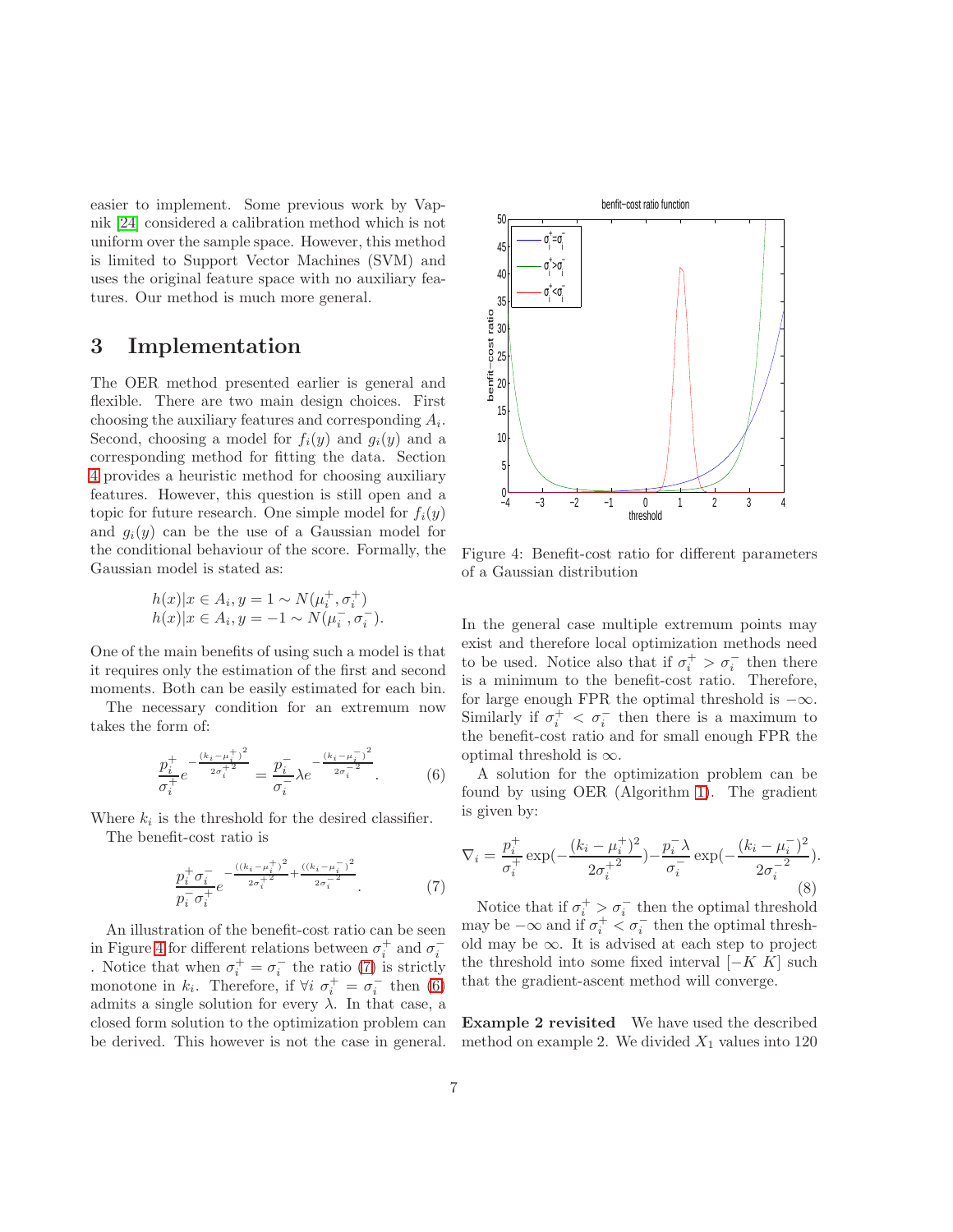bins, where  $x \in A_i$  if  $-6 + 0.1i < X_1 < -5.9 + 0.1i$ . Two additional bins were used for the intervals  $X_1$  <  $-6$  and  $X_1 > 6$ . We have generated a data-set of 20000 data-points and tested the method. The results can be seen in Figure [5.](#page-7-1) It can be seen that the method presented a significant benefit over the two other approaches. As mentioned before, for sufficiently large  $|X_1|$  the threshold is  $-\infty$ . This is since  $\sigma_i^+ > \sigma_i^-$  and the benefit-cost ratio admits a minimum. When the desired benefit-cost ratio is below the minimum possible value it is always desirable to trade more TPR for more FPR. Notice that in those bins the calculation of  $h(x)$  is useless and can be avoided, therefore reducing computation resources needed.

Direct comparison to AUC optimization methods (like [\[16\]](#page-13-6)) is inappropriate. This is since it is highly sensitive to the hypothesis set for which the AUC is optimized. It is clear from Figure [3](#page-3-0) that in spite the fact that our base classifier is linear, no linear classifier can achieve decent performance. Optimizing the AUC over a different hypothesis class may produce better results than ours. However, using this classifier as our base classifier and employing OER may improve it even further or at least will not reduce its performance.

#### <span id="page-7-0"></span>3.1 Similar effect on the score variance

In some cases, we can assume that the auxiliary features affect only the expectation of the score and do not affect the variance of positive and negative samples. Formally,  $\forall i, \sigma_i^- = \sigma_i^+$ . In this case problem [\(2\)](#page-5-0) can be solved directly. The solution to problem [\(2\)](#page-5-0) is given by:

<span id="page-7-2"></span>
$$
k_i = \frac{\sigma_i^{+2} [\log \frac{p_i^{-}}{p_i^{+}} + \lambda]}{\mu_i^{+} - \mu_i^{-}} + \frac{\mu_i^{+} + \mu_i^{-}}{2},
$$
 (9)

where  $-\infty < \lambda < \infty$ 

The ROC curve can then be derived by calculating the optimal threshold for different values of  $\lambda$  ranging from  $-\infty$  to  $\infty$ .

Remark 1. *For this special case the extension to an infinite number of bins is straightforward. Instead*

<span id="page-7-1"></span>

Figure 5: ROC curve of Example 2

*of fitting a Gaussian model to each bin it is possible to estimate some functions*  $\mu^+(\tilde{x})$  *and*  $\mu^-(\tilde{x})$  *that represent the mean score as a function of the features for the positive and negative examples, respectively.* Similarly, the functions  $\sigma^+(\tilde{x}), \sigma^-(\tilde{x}), p^+(\tilde{x})$  $and \ p^-(\tilde{x})$  *should be estimated. All of these functions can be estimated using conventional parametric estimation methods (For example, maximizing the log likelihood). The optimal threshold for each example can then be calculated using* [\(9\)](#page-7-2) by substituting  $\mu_i^+$  by  $\mu^+(\tilde{x})$ ,  $\mu_i^ \bar{i}$  by  $\mu^-(\tilde{x})$  and so on.

Example 1 revisited We used the described method on Example 1. We divided  $X_1$  values into 8 bins, where  $x \in A_i$  if  $0.5 + 0.5i < X_1 < 1 + 0.5i$ . It follows that  $\mu_i = 0.75+0.5i$ . Notice that we neglected the fact that  $\sigma_i^+ \neq \sigma_i^ \bar{i}$ . We have generated a data-set of 20000 data-points and tested the method. The results are presented in Figure [6.](#page-8-1) It can be seen that the method presented a significant benefit over the two other approaches. Notice also that the derived ROC curve outperforms the convex hull of the two other methods, therefore outperform the ROCCH method.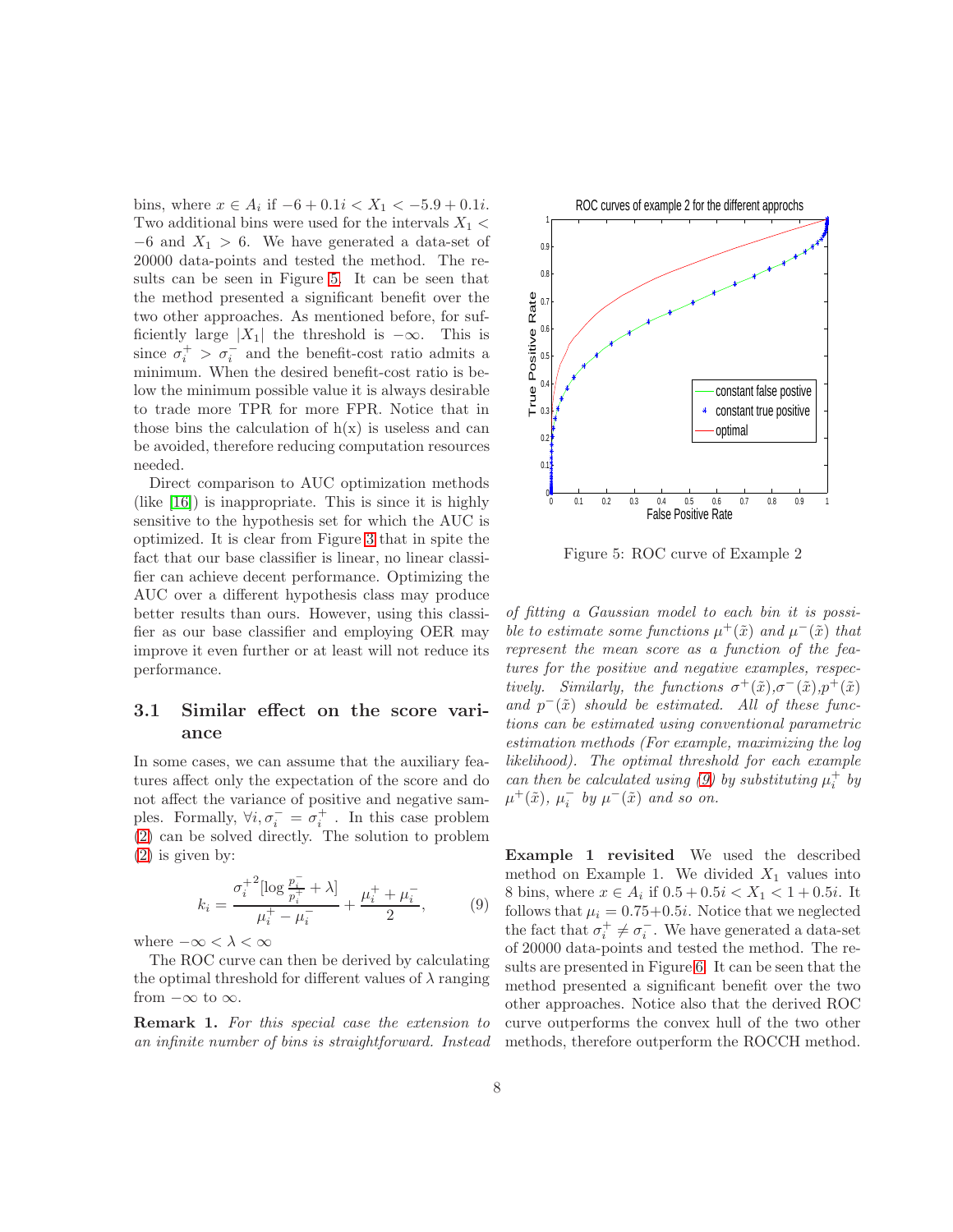<span id="page-8-1"></span>

Figure 6: ROC curve of Example 1

## <span id="page-8-0"></span>4 Finding good features to apply error redistribution on

One important question that arises in the context of OER is how to choose auxiliary features that provide the most benefit. Using features that do not contain relevant information may degrade performance due to over-fitting. The simplest approach is probably to use knowledge about the domain of the problem and consider features that may impact the problem difficulty. In image classification this can be for example picture's size, lightning conditions etc. In speaker verification difficulty is often related to the type of recording device. As the quality of the recording gets better it is easier to classify. Using the type of recording device as an auxiliary feature seems natural for this setting. Other examples include document length in spam filtering, channel characteristics in communication, distance from target in remote sensing and many more.

Another obvious approach is to enumerate over potential options. For each feature apply OER, then calculate the derived ROC and choose the features that gives the most benefit. Sufficient estimation of

the ROC however requires large amount of labelled data. In certain cases, labelled data are scarce and therefore the estimation of the ROC is prone to errors.

An alternative approach is to use the modelling process to uncover potential auxiliary features. Looking at the benefit-cost ratio provides us with the necessary insight about elements of the model that impact performance. One measure that can be proposed is the difference in separation difficulty. The separation difficulty (SD) is defined by the number of standard deviations between the mean of positive and negative examples. Namely the quantity

$$
SD_i = (\mu_i^+ - \mu_i^-) / (\sigma_i^+ \sigma_i^-).
$$

The difference in separation difficulty can then be defined as  $var(SD_i)$ . The variance is taken with respect to the data's distribution. A large difference causes significant bending of the curve for different operating points. While this does not guarantee significant benefit on the ROC it implies a potential for such benefit. Example 1 demonstrates the feasibility of this measure.

Another measure is the difference in the prior. The prior of bin i ( denoted by  $\mathcal{P}_i$ ) can be defined as

$$
\mathcal{P}_i = \log(p_i^+ \sigma_i^- / (p_i^- \sigma_i^+)).
$$

As before, the difference in prior can be taken to be  $var(\mathcal{P}_i)$  where the variance is taken with respect to the data distribution. A large difference indicates that there might be a potential for significant benefits. Example 2 demonstrates the feasibility of this measure.

Those measures allow to establish a feature selection mechanism. First, enumerate over possible features, for each feature, partition the space into bins and measure the difference in separation difficulty and difference in prior. Only features for which those measures exceed some threshold should be used for OER. In the spirit of supervised PCA [\[1\]](#page-12-9), further reduction in the feature space's dimension can be achieved by using only the few main principal components of the remaining features. The resulting feature space can then be divided into bins and OER can be applied.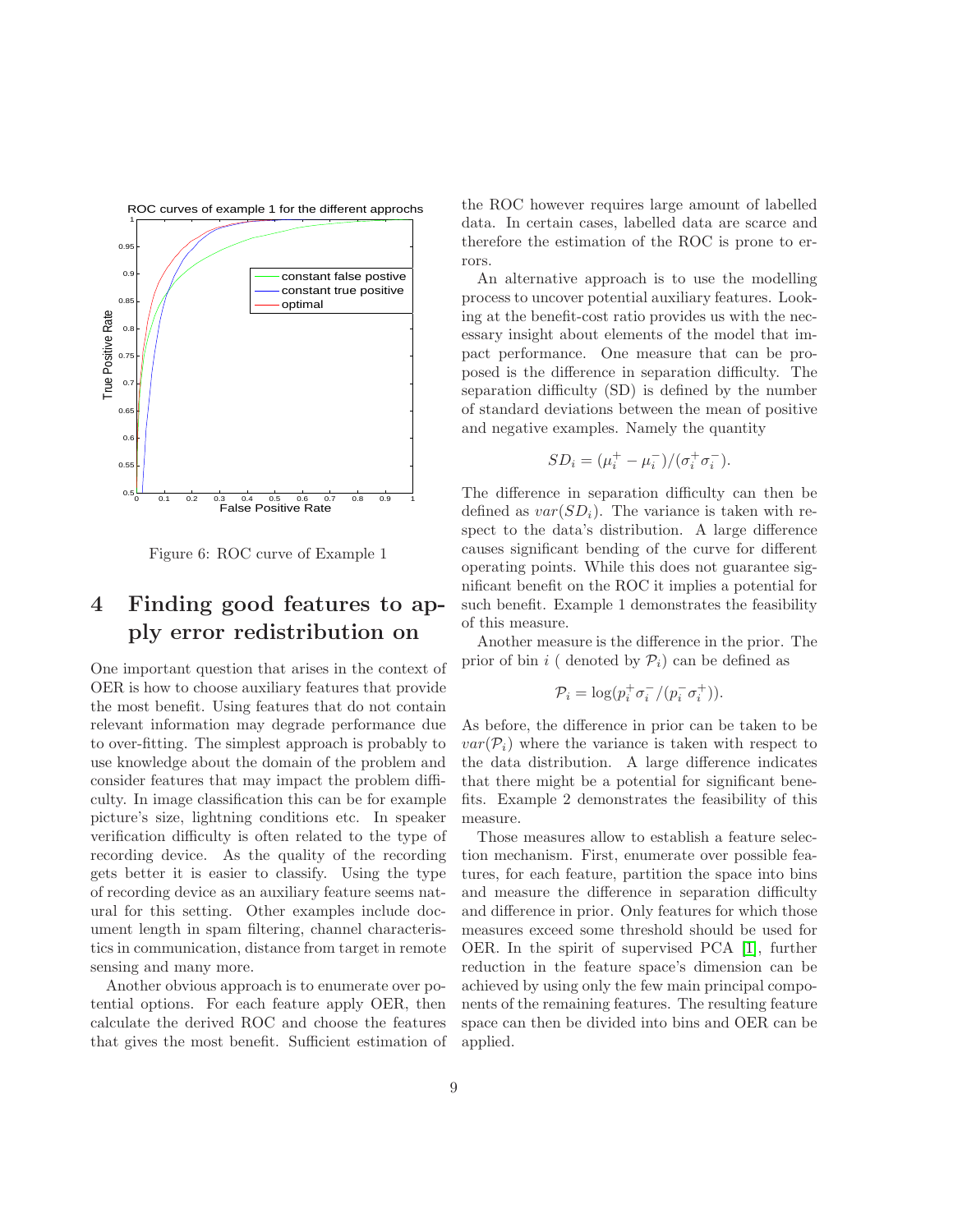It is important to calibrate the number of bins to the amount of training data available. Using too few bins leads to a mismatch between the data and model and therefore sub-optimal performance (which may even be worse than the original classifier). Using too many bins may lead to over-fitting. We advise using cross-validation in order to optimize the number of bins.

## <span id="page-9-0"></span>5 Simulation Results

In addition to the results described earlier on synthetic examples we demonstrate our method's potential benefit on real-life data . First we tested the method using the UCI "Adult" dataset [\[19\]](#page-13-13). In this dataset the goal is to predict whether a person's income exceeds  $50K/yr$  based on census data. We have used SVM as the base classifier. As ab auxiliary feature we selected number of years of education. This selection was made by reviewing the difference in separation difficulty and the difference in prior of all available features as explained in section 4. It is possible that choosing more then one auxiliary feature will improve the results. Figure [7](#page-9-1) shows the derived ROC curves. Figure [8](#page-9-2) shows a zoom-in of the ROC. It is clearly visible that the derived ROC curve is always better then the original. The AUC improves from 0.878 for the baseline SVM to 0.9028 for the derived classifier, 20.33% improvement. It should be noted that since some of the input features are categorical the ROC curve is highly sensitive. The results shown are averaged over ten-fold cross-validation. Note that on all conducted experiments OER outperforms the original classifier (0.001 p-value with the sign test).

Taking a closer look at the data distribution and the derived thresholds shows that the improvement is made by keeping the threshold in the "easy" bins low and increasing it on the more "difficult" bins. It can be seen that the benefit arise even though the data distribution isn't Gaussian. It is possible that using a different distribution for modelling will produce better results. The data distribution as well as three possible thresholds can be seen on figure [9.](#page-10-0)

Second, we used OER for the task of object recognition. The task at hand is finding a certain object

<span id="page-9-1"></span>

Figure 7: ROC curve for the Adult dataset, 20.33% improvement in AUC

<span id="page-9-2"></span>

Figure 8: Zoom in on the ROC curve for the Adult dataset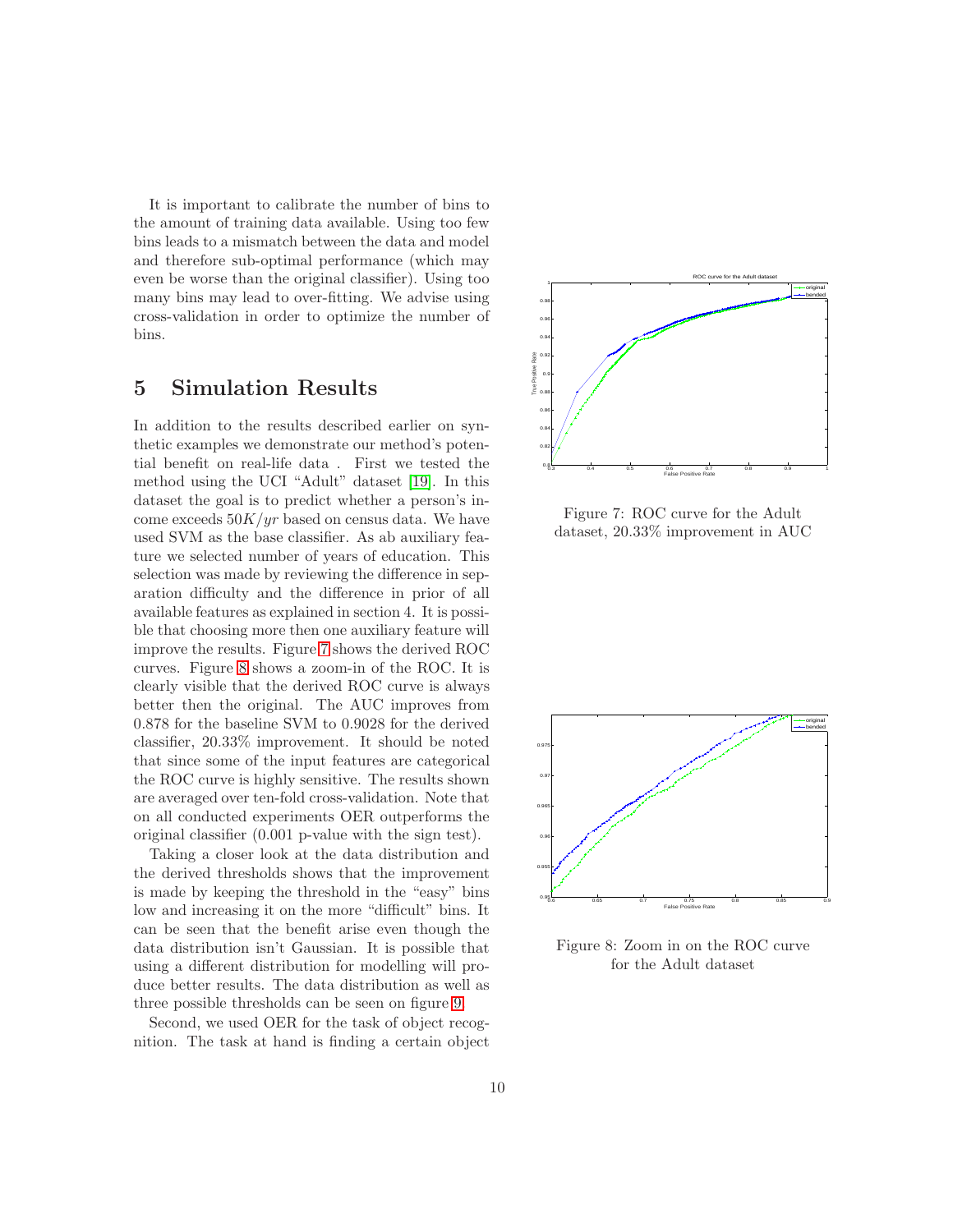<span id="page-10-0"></span>

Figure 9: Score as a function of the number of education years together with some possible threshold curves

(person, car, dog, etc.) inside a picture. For that purpose, multiple bounding boxes (BB) are extracted from the picture. A classifier assign a score for each of the BB. Detection is made using some threshold on this score. For simplicity we have tested only the "classification" stage of this problem.

From the PASCAL ( [\[6\]](#page-12-10)) data-base, positive examples of several classes of objects were extracted (only the bounding box which contains the object). From the same data-base, 100000 background examples were taken (from 10 different pictures). Each example was scored using the state of the art Discriminatingly Trained Deformable Part Model classifier [\[8,](#page-12-11) [10\]](#page-12-1). This classifier models the object as composed out of a set of parts (for example a person is composed out of head, hands, body, etc.). The classifier then matches the content of the bounding box with all possible orientations of the modelled object and its parts. It is known that the size of the bounding box affects the performance of this classifier significantly [\[18\]](#page-13-0).

The size of the bounding box was used to divide the data into 4 bins. For each bin the expectation and standard deviation of the positive and negative examples were estimated as well as  $p^+$  and  $p^-$ . The scores for the class "person" as a function of size can be seen in Figure [12.](#page-11-0)

Two effects are notable. First, the bigger the BB

(higher resolution) the higher the score. It can be seen that the effects on positive and negative examples are roughly the same in expectation but for larger BB the variance of the positives decrease while the variance of the negatives remain roughly the same. Second, Since the data-base is constructed from partitioning of pictures, it contains a high number of small BBs and a low number of large BBs. The positive examples however are distributed roughly uniform over size. This causes the change of prior to be rather large.

Optimal thresholds were calculated using OER and the results were compared to using a fixed threshold. The area under the curve (AUC) was used as a performance measure. The results are summarised in Table [1.](#page-11-1) As can be seen, substantial benefit (around 20% improvement) arises from using OER. Further examination of the benefit shows that for a very low FPR modelling errors start to affect and benefit is minor. For a very high FPR there is not much room for improvement. In between, there is a substantial area in which benefit arise. Figures [10](#page-11-2) shows the derived ROC curves for the class "person". Figure [11](#page-11-3) shows a zoom-in of the ROC of the area in which the benefit is maximal. This improvement is done using only the picture size as a feature. This feature boost the base classifier's performance although it holds little to non discriminative information. Ten-fold cross-validation was performed. Recently the validity of AUC for model comparison was questioned [\[11\]](#page-12-12). While for simplicity we do use AUC as a performance measure our method improve the entire ROC curve. Since the improved ROC curve dominates the original one, other measures will also likely to show improvement.

Note that on all conducted experiments OER outperforms the original classifier (0.001 p-value with the sign test). Notice also that we have used only a few bins (four) and a simplistic modelling as Gaussian. We believe that by using more complex features and more complex models this results can be even further improved.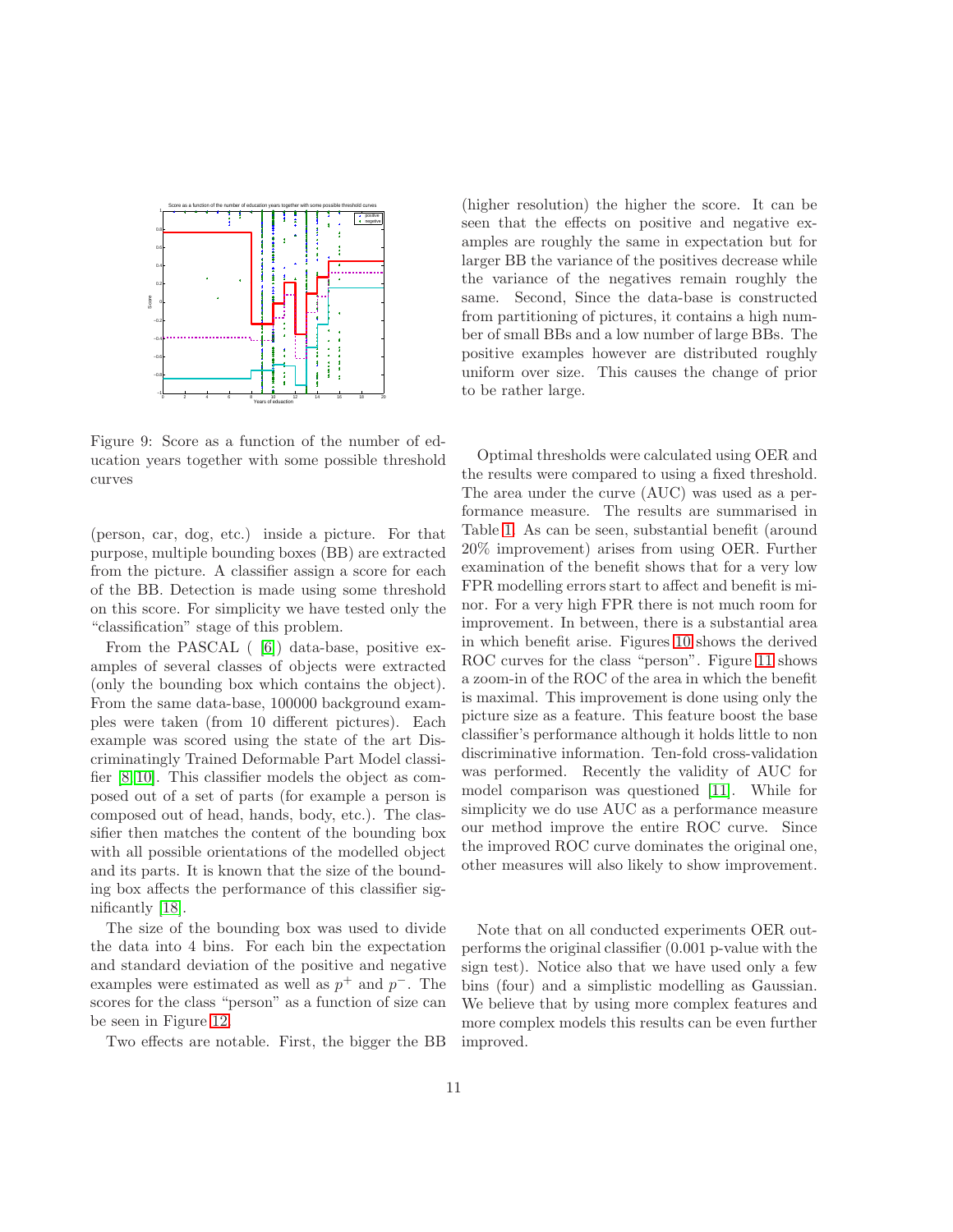<span id="page-11-2"></span>

Figure 10: ROC curve of object recognition, class "person"

<span id="page-11-3"></span>

Figure 11: Zoom in on the ROC curve of object recognition, class "person"

<span id="page-11-0"></span>

Figure 12: Score as a function of the bounding box size

<span id="page-11-1"></span>Table 1: Simulation results for several object classes

| class                 | person  | dog     | car       | chair   |
|-----------------------|---------|---------|-----------|---------|
| Number                | 2358    | 253     | 625       | 400     |
| of positive           |         |         |           |         |
| examples              |         |         |           |         |
| Fixed                 | 0.98663 | 0.97827 | 0.99292   | 0.99540 |
| thresholds            |         |         |           |         |
| AUC                   |         |         |           |         |
| OER AUC               | 0.99043 | 0.98329 | 0.99411   | 0.99648 |
| Improvement $28.42\%$ |         | 23.1%   | $16.81\%$ | 23.48%  |
| in                    |         |         |           |         |
| $1 - AUC$             |         |         |           |         |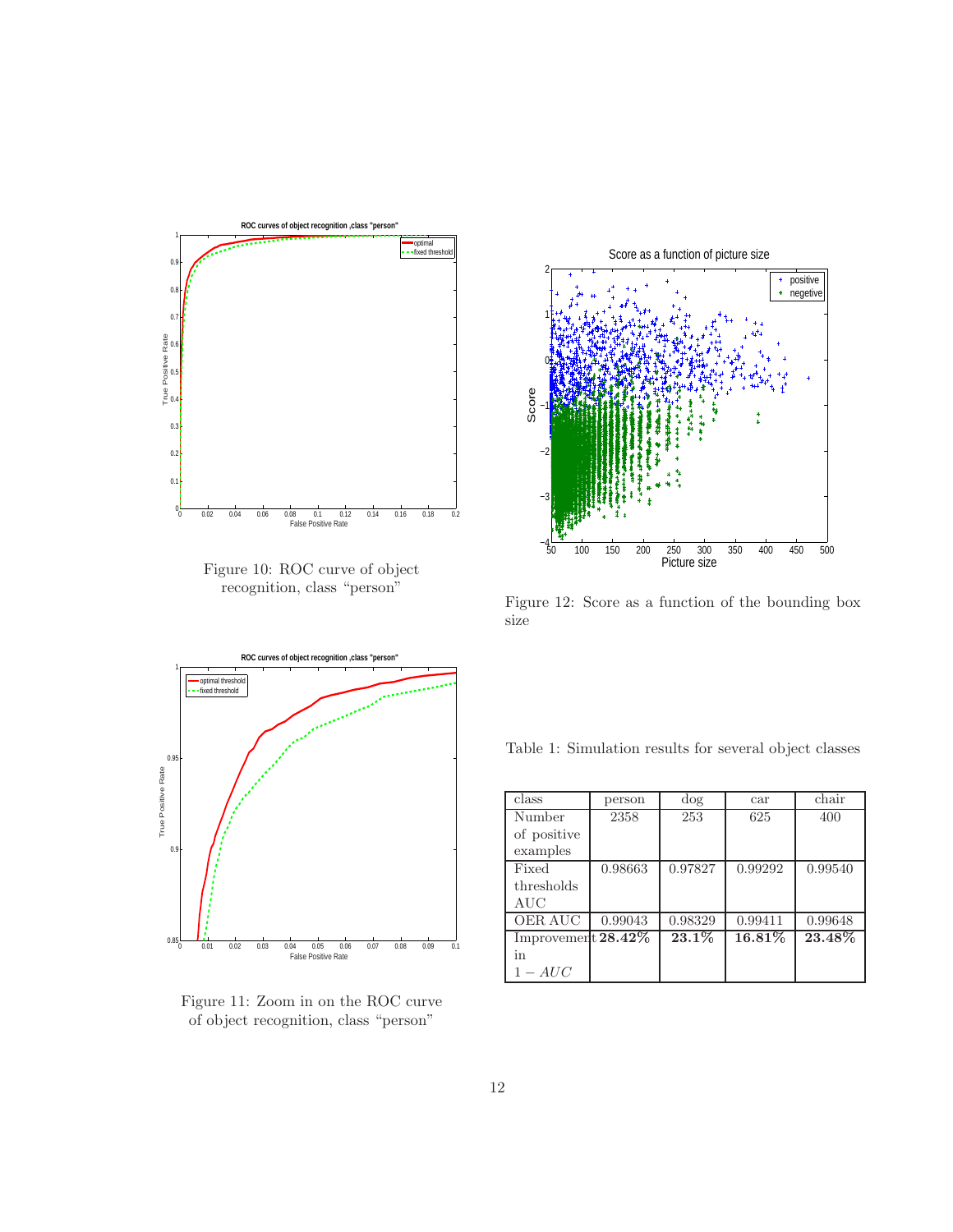## <span id="page-12-8"></span>6 Conclusion

In this work we present a novel approach for improving the ROC curve of existing classifiers. We believe that this method should become a standard tool in ROC analysis and can enhance essentially any classifier. The method presented is general and may provide substantial benefit for any application: as long as there is sufficient data to mitigate overfitting, anyone who considers ROC optimization should try to "bend the curve" since there is nothing much to lose from it, and potentially much to gain.

We suggest three natural directions for further research: First, the method presented takes a two step approach. Start with modelling the data and then find optimal threshold curve according to this model. The model is used to derive the benefit-cost ratio. An alternative approach is to use empirical estimates of the benefit-cost ratio directly. The effect of such an approach is unclear. On the one hand, it may improve performance whenever a parametric model is in-adequate to describe the data. On the other hand, it may increase over-fitting.

Second, accurate estimation of the model's parameters requires a large amount of labelled data. This is especially true when the number of prospective features is large. Partitioning the space into too many bins may lead to a faulty model. An interesting open question is how to optimally partition the feature space.

Third, in some scenarios it may be preferable to use a different optimization problems than [\(2\)](#page-5-0). For example, in multi-view problems several classifiers, each with a different feature-space, are fused into a single classification output. It may be interesting to jointly optimize the threshold curves of those classifiers.

## <span id="page-12-9"></span>References

[1] Eric Bair, Trevor Hastie, Debashis Paul, and Robert Tibshirani. Prediction by supervised principal components. *Journal of the American Statistical Association*, 101(473), 2006.

- <span id="page-12-4"></span><span id="page-12-2"></span>[2] Leo Breiman. Bagging predictors. *Machine learning*, 24(2):123–140, 1996.
- <span id="page-12-5"></span>[3] Leo Breiman. Stacked regressions. *Machine learning*, 24(1):49–64, 1996.
- [4] Corinna Cortes and Mehryar Mohri. Auc optimization vs. error rate minimization. *Advances in neural information processing systems*, 16(16):313–320, 2004.
- <span id="page-12-6"></span>[5] Chris Drummond and Robert C Holte. Cost curves: An improved method for visualizing classifier performance. 2006.
- <span id="page-12-10"></span>[6] M. Everingham, L. Van Gool, C. K. I. Williams, J. Winn, and A. Zisserman. The pascal visual object classes (voc) challenge. *International Journal of Computer Vision*, 88(2):303– 338, June 2010.
- <span id="page-12-7"></span>[7] Tom Fawcett and Foster Provost. Adaptive fraud detection. *Data mining and knowledge discovery*, 1(3):291–316, 1997.
- <span id="page-12-11"></span>[8] P. F. Felzenszwalb, R. B. Girshick, D. McAllester, and D. Ramanan. Object detection with discriminatively trained part based models. *IEEE Transactions on Pattern Analysis and Machine Intelligence*, 32(9):1627– 1645, 2010.
- <span id="page-12-3"></span>[9] Yoav Freund, Robert E Schapire, et al. Experiments with a new boosting algorithm. In *ICML*, volume 96, pages 148–156, 1996.
- <span id="page-12-1"></span>[10] R. B. Girshick, P. F. Felzenszwalb, and D. McAllester. Discriminatively trained deformable part models, release 5. http://people.cs.uchicago.edu/ rbg/latentrelease5/.
- <span id="page-12-12"></span>[11] David J Hand. Measuring classifier performance: a coherent alternative to the area under the roc curve. *Machine learning*, 77(1):103–123, 2009.
- <span id="page-12-0"></span>[12] James A Hanley and Barbara J McNeil. The meaning and use of the area under a receiver operating characteristic (roc) curve. *Radiology*, 143(1):29–36, 1982.